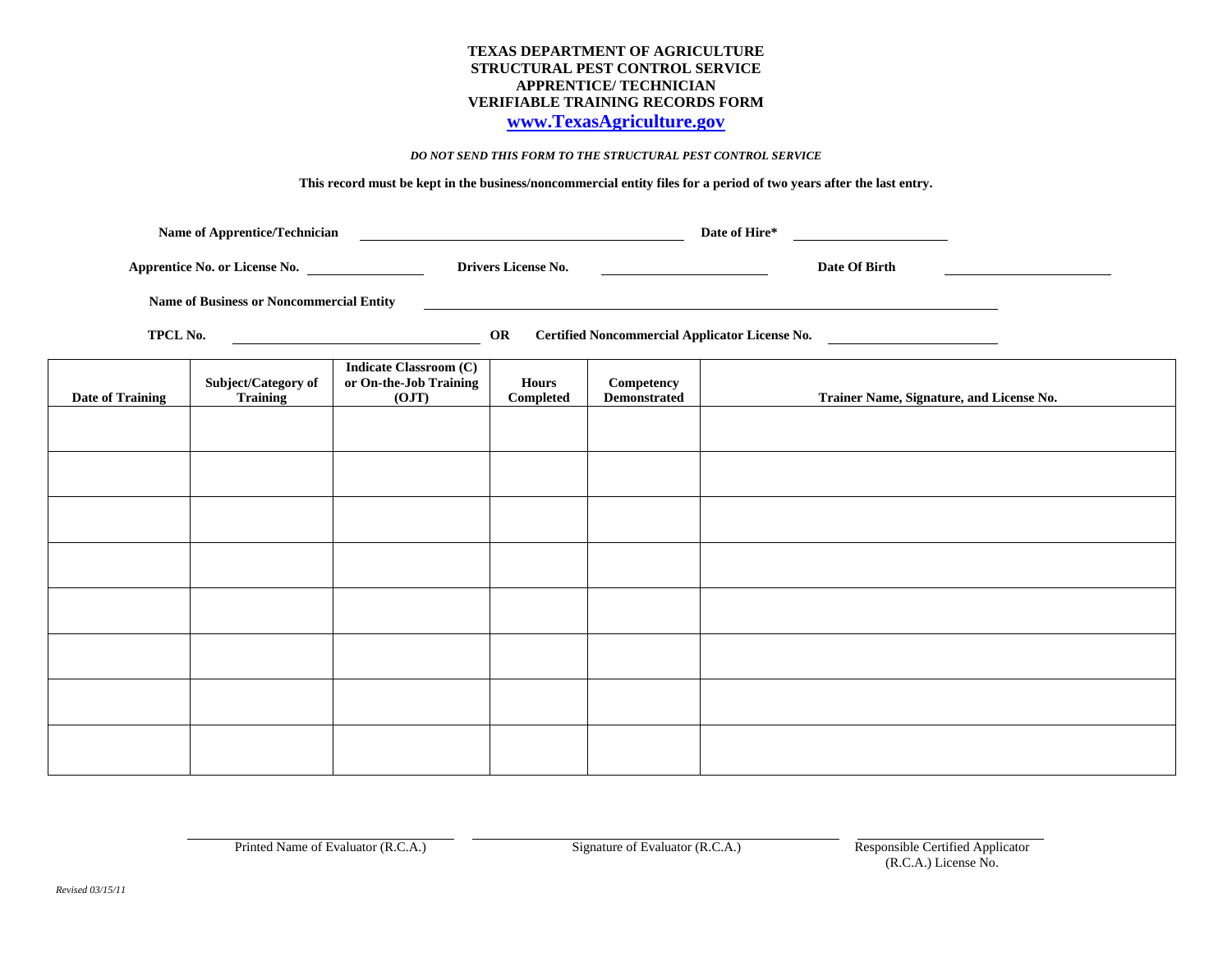## **DEFINITIONS OF TERMS**

### \*Date of Hire

-- Apprentice: Date began employment at pest control business to train for a technician license.

-- Technician: Date began employment at pest control business to perform pest control services.

Pest Control service is defined in the Structural Pest Control Service law and regulations as identifying infestations, making inspection reports, recommendations, estimates, or bids, whether oral or written, making contracts, submitting bids or performing services designed to prevent, control, or eliminate infestations.

Date of Training – Actual date training was provided. Includes classroom and on the job training.

Subject – Area of subject matter taught:

General Standards – For apprentice complete 2 hours of classroom training in each of following:

- A. Federal and state laws regulating structural pest control and pesticide application
- B. Recognition of pest and pest damage
- C. Pesticide labels and label comprehension
- D. Pesticide safety
- E. Environmental protection
- F. Application equipment and techniques
- G. Pesticide formulations and actions
- H. Emergency procedures and pesticide cleanup; and procedures for the immediate reporting of spills and misapplications
- I. Basic principles of mathematics, chemistry, toxicology and entomology
- J. Non-chemical pest control techniques, including biological, mechanical and integrated pest management

Hours Classroom – General Standards training requirement is 20 hours of verifiable classroom training and shall include at 2 hours in each of the aforementioned areas. Additionally, for each category apprentice is to work (8) hours of classroom training is required. The total minimum classroom-training requirement is 28 hours, which may include in-house and workshop verifiable training.

Hours of O.J.T. – Actual hours of on the job training by the applicant. Must be 40 hours per category seeking licensure.

Hours of Continuing Training For Technicians – Actual hours of continuing training for technicians. Must be 8 hours per renewal year, 2 of which can be On the Job Training.

Category – The category of training provided was General Standards, Pest Control, Termite Control, Lawn & Ornamental, Weed Control, Structural Fumigation, Commodity Fumigation, Wood Preservation.

Competency Demonstrated – Evaluation by the responsible certified applicator. Example: Pass/Fail or Percentile Scoring.

The business licensee or certified noncommercial applicator shall maintain the verifiable training records and certification for each apprentices/technician in the business file of at least two (2) years after last